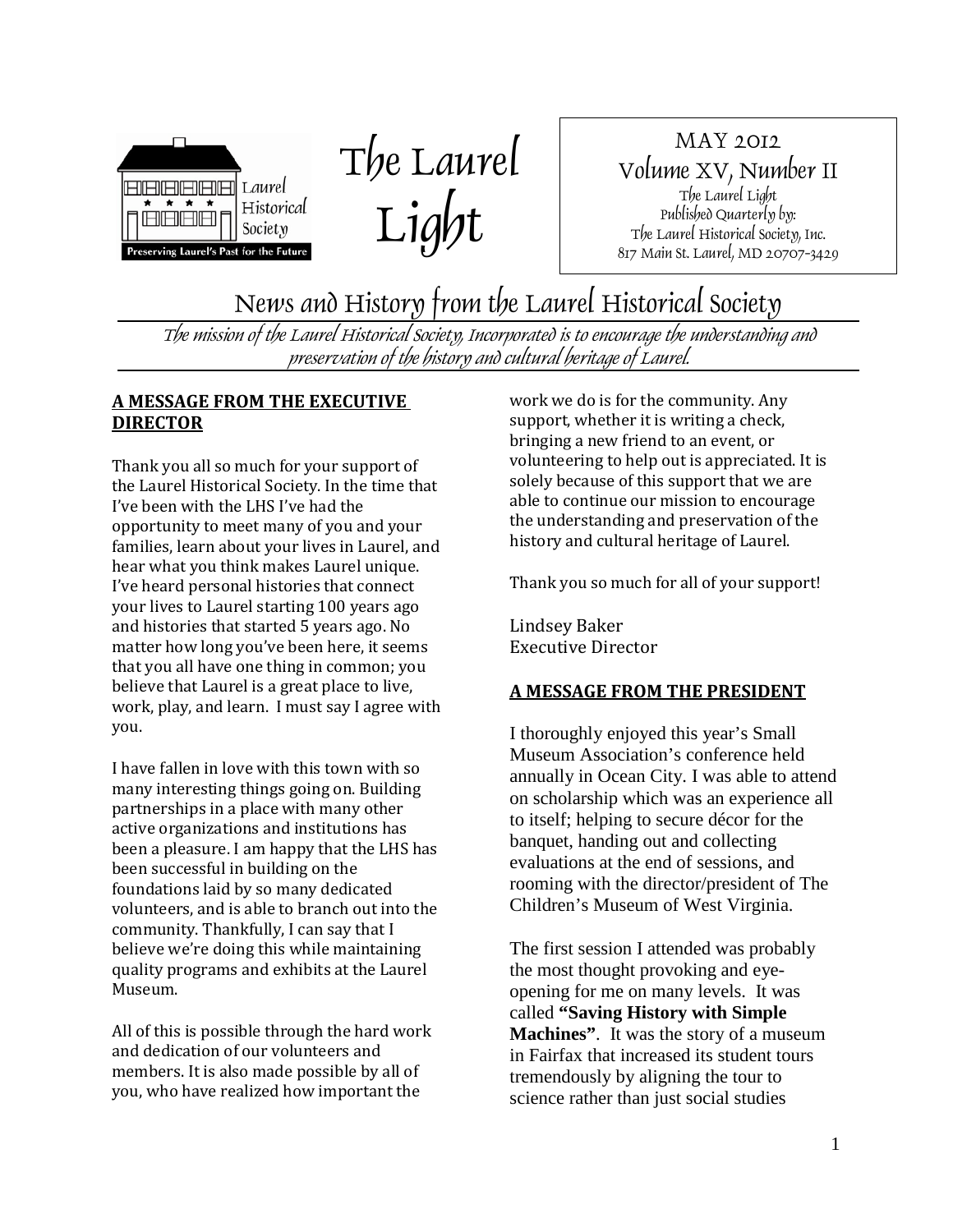standards. As a STEM (science, technology, engineering and mathematics) teacher, I have to admit that I felt a bit foolish for not connecting the dots myself. The idea is built on the fact that schools have both limited time and funds for field trips. In addition, social studies is unfortunately on the back burner in terms of "need to teach" standards. Therefore, this mill museum (a restored water-powered gristmill) realigned its tours to meet science and math standards as well. They got amazing reviews and more student tours.

What could that mean for us? We could easily turn our kitchen tour into a lesson for simple machines. Each historic item is a simple machine; a ball jar is a screw, an iron is a lever, a washboard is a wedge, and so on. It would be a great start to implementing STEM standards within our four walls, which should bring in more student groups that need experiential field trips at a reasonable rate. And this is just the tip of the iceberg. We have access to the river, the spring, and the native foliage around the perimeter of our property. Also, we can think about pairing with other close by museums to double up on a school (us, then lunch and then another close by museum like Greenbelt or the Trolley Museum).

I also attended a roundtable on **"Building Partnerships"** and I took away three main points:

- 1. We need to partner with other local museums to make more "bang for your buck" field trip packages for school groups.
- 2. We should count our lucky stars with regard to our partnership with the City. It could be WAY more difficult in so many ways.
- 3. Having partners in politics and in the community is crucial. It is so

important that our community and powers that be WANT to have us around and believe in our worth.

The top ten other reasons why the conference was valuable are:

- 1. I was able to meet the infamous Mary Alexander that everyone refers to.
- 2. I was able to feel very proud of Lindsey so many times.
- 3. I was able to overhear other museum professional talk about their Board of Directors.
- 4. I was able to talk at length with other museum professionals to hear what they wish their board would do or not do.
- 5. I was able to network with other museum board members and exchange ideas.
- 6. I was able to eat ice cream at 3pm on purpose.
- 7. I found out that our last exhibit was totally eco-friendly.
- 8. I found out that we are very lucky to not own or actually have to pay rent for our site-it brings us much closer to sustainability.
- 9. I learned more about Past Perfect; it has so many more capabilities than I thought.
- 10. I was able to spend some quality time with Jim McCeney and Lindsey Baker.

## **I will be attending next year for sure.**

Yours in preserving Laurel's history...one story at a time,

Jhanna Levin President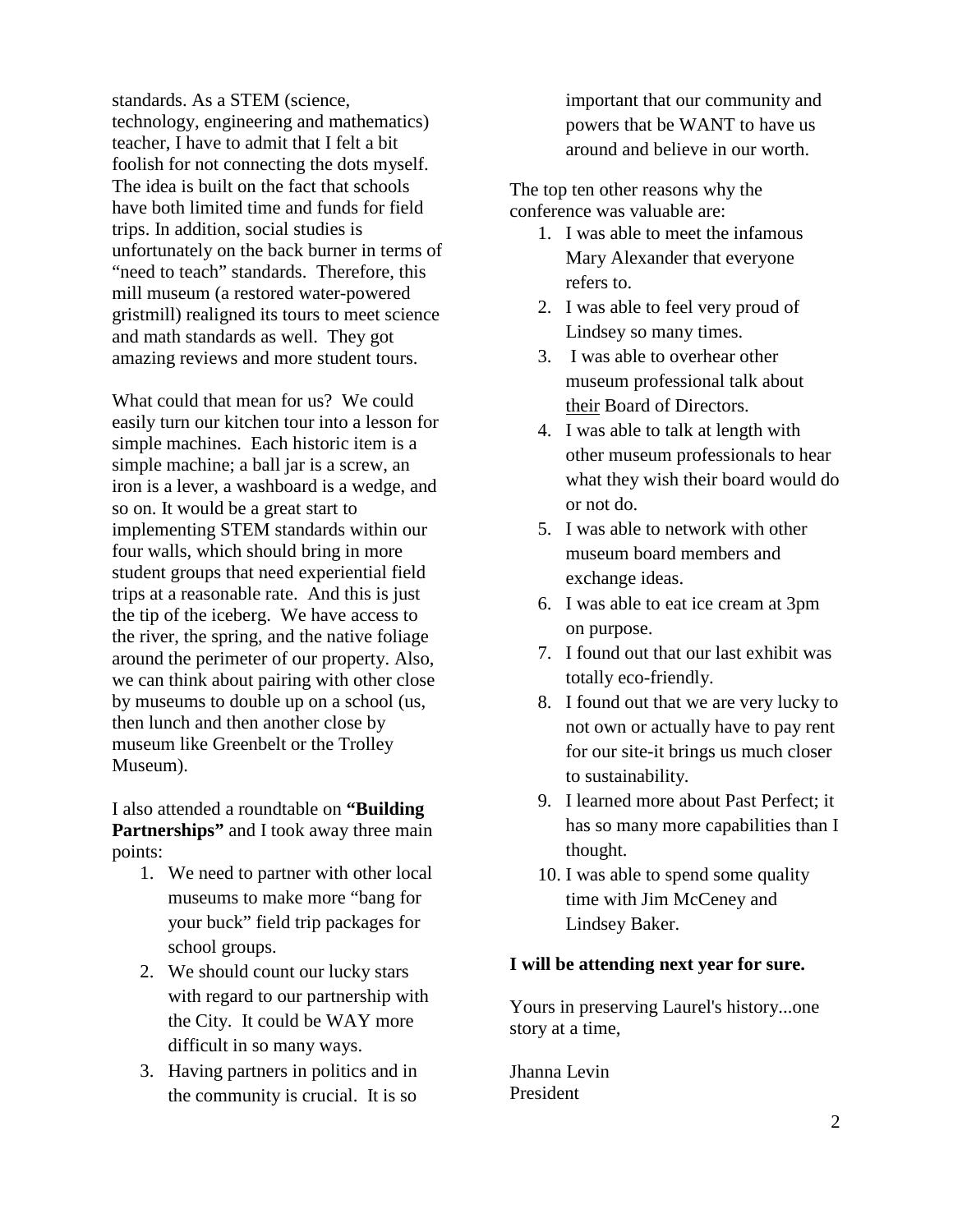### **BOARD MEETING SCHEDULE**

LHS Board meetings are held the 4<sup>th</sup> Thursday of each January, April, July, and October. The next meeting is July 26, 2012. Members are most welcome to attend Board meetings. They are held in the Pool Meeting Room at 7:30 PM.

## **MUSEUM NEWS**

**Our latest exhibit, "True Life: I am a Laurel Mill Worker" has been very well received. Please visit the museum and shop on Wednesdays and Fridays from 10:00 AM – 2:00 PM or Sundays from 1:00 – 4:00 PM and check it out. For more information on the exhibit or to schedule a group tour please visit www.laurelhistoricalsociety. org.**

**IMPORTANT NOTICE: If you are trying to access the LHS website and having trouble with the site as bookmarked in your favorites, please type in the address manually and save again. We have switched servers as a protective measure.** 



## **Children's Corner**

We invite you and yours to learn a little bit about Laurel; history, customs, and traditions. Our next activity will be "A Laurel Fair Circa 1870" on Sunday, June  $19<sup>th</sup>$  from 1:30 – 3:30 PM. Hope to see you there!

#### **Mini Exhibits in City Buildings!**

You may have seen the new exhibits in the Laurel Library and the Community Center, as well as the Pool Room on 9th Street. We are also hoping to bring the history of Laurel to the Maryland City at Russett Library. Check it out!

#### **MEMBER NEWS**

Please welcome our newest members:

Ruth and Brian Davila Marilyn and Paul Johnson Holly McClellan PNC Bank

We are happy to have you!

#### **Welcome New Volunteers**

Michelle Freeman Joshua Newton

Both volunteers will serve as docents, work in the shop and help with festivals. Thank you volunteers!

#### **Volunteers Needed!**

The Laurel Museum is in need of volunteers for **Sundays from 1 PM - 4 PM**. Even just once a month or every other month would help! Anyone interested in volunteering at the Museum may contact Monica at assist@laurelhistoricalsociety.org or 301-725-7975 for more information. Thank you!

#### **Volunteer Luncheons**

Please consider joining other volunteers for our monthly luncheons at local restaurants. Dates and times are emailed to volunteers. Bon appétit!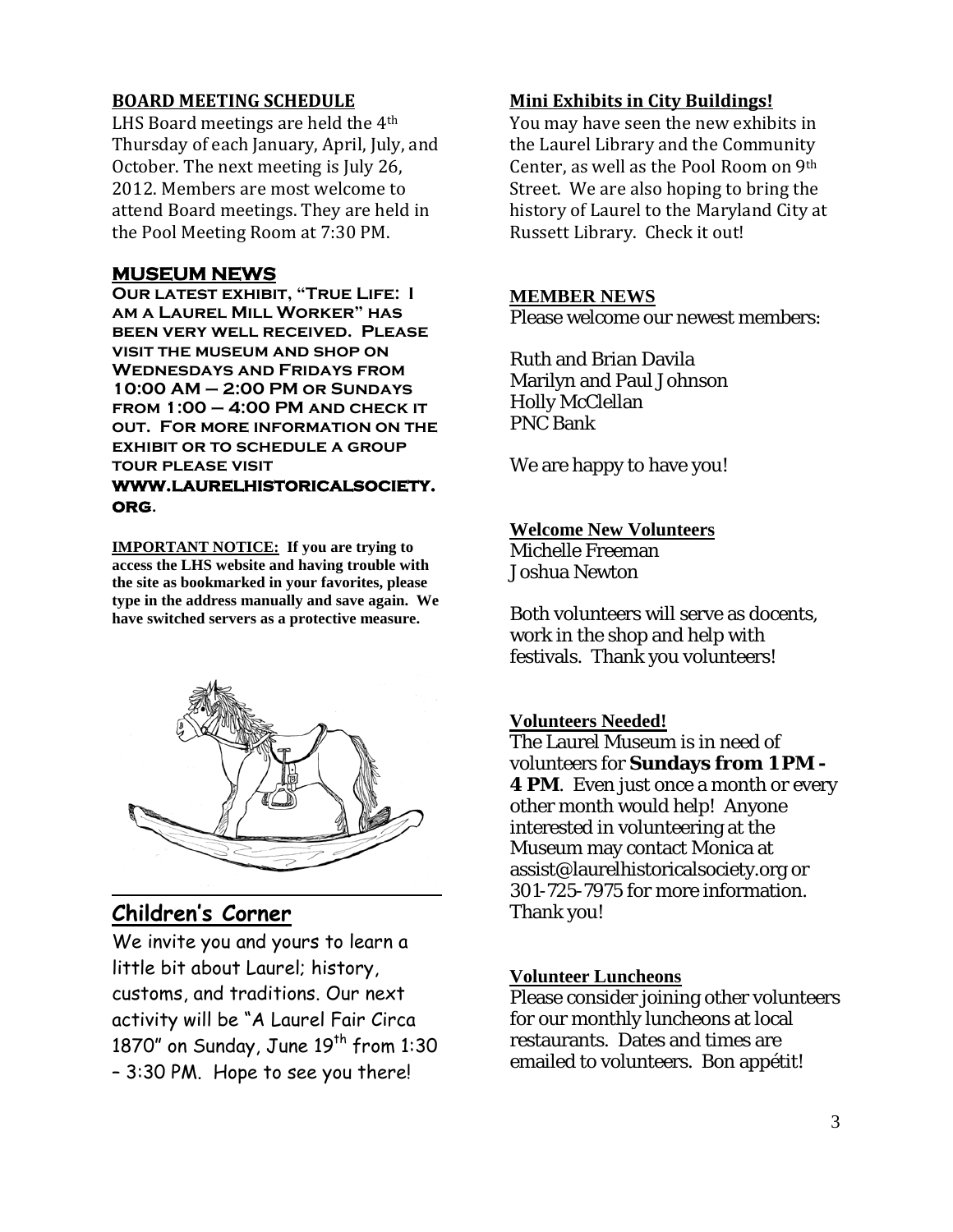## **Museum Shop News**

Submitted by Frieda Weise Spring is in the air and it's time to spruce up the spring wardrobe! What better way than to add a unique piece of jewelry? The Laurel Museum Shop may have just the thing for you. We are featuring jewelry created by three artisans, two from our local area, and one from Pennsylvania. Our newest crafter is Kirsten Anderson who is from Laurel, and works with many types of exotic beads from various countries in Africa and Europe. She creates sets with necklaces and matching earrings, as well as bracelets. Elsie Klumpner (our former Museum Director) also lives in the area and is offering beautiful bead necklaces and earrings which are a different style from Kirsten's. And we still have the popular ribbon necklaces created by Debra from Pennsylvania. You'll be sure to find something to match any outfit when you shop at the Museum Shop!



Photograph by Frieda Weise

In the near future we will also have artwork and other crafts created by local artists; these will include small paintings and other unique works of art. Stay tuned! You can always shop from the comfort of your own home as you can find many of our items online. Please visit **www.laurelhistoricalsociety.org/shop.**

#### **LHS Genealogy Group**

The Laurel Historical Society Genealogy Group assists members in conducting Genealogy research. Whether you are just thinking about beginning your journey into genealogy or you are an experienced genealogist, please join us and learn how we can help each other. For more information, contact Mike Boivin at **mikeB98159@aol.com.**



Photograph by Bonnie Oskvarek

**Springtime in Laurel By Bonnie Oskvarek**

**I've always considered Laurel a "town for all seasons," but it has been an especially magical spring for me this year. The long spate of fantastic weather combined with the need to walk my pups and my desire to capture the beautiful flowering trees that I'd see along the way, prompted me one day to bring my camera. I soon noticed the flowering azalea bushes, wisteria and lilacs bordering the various homes and decided to take photos of them as well. I continued to extend my walks (much to the delight of my pups) and rediscovered what a beautiful town I've been blessed to**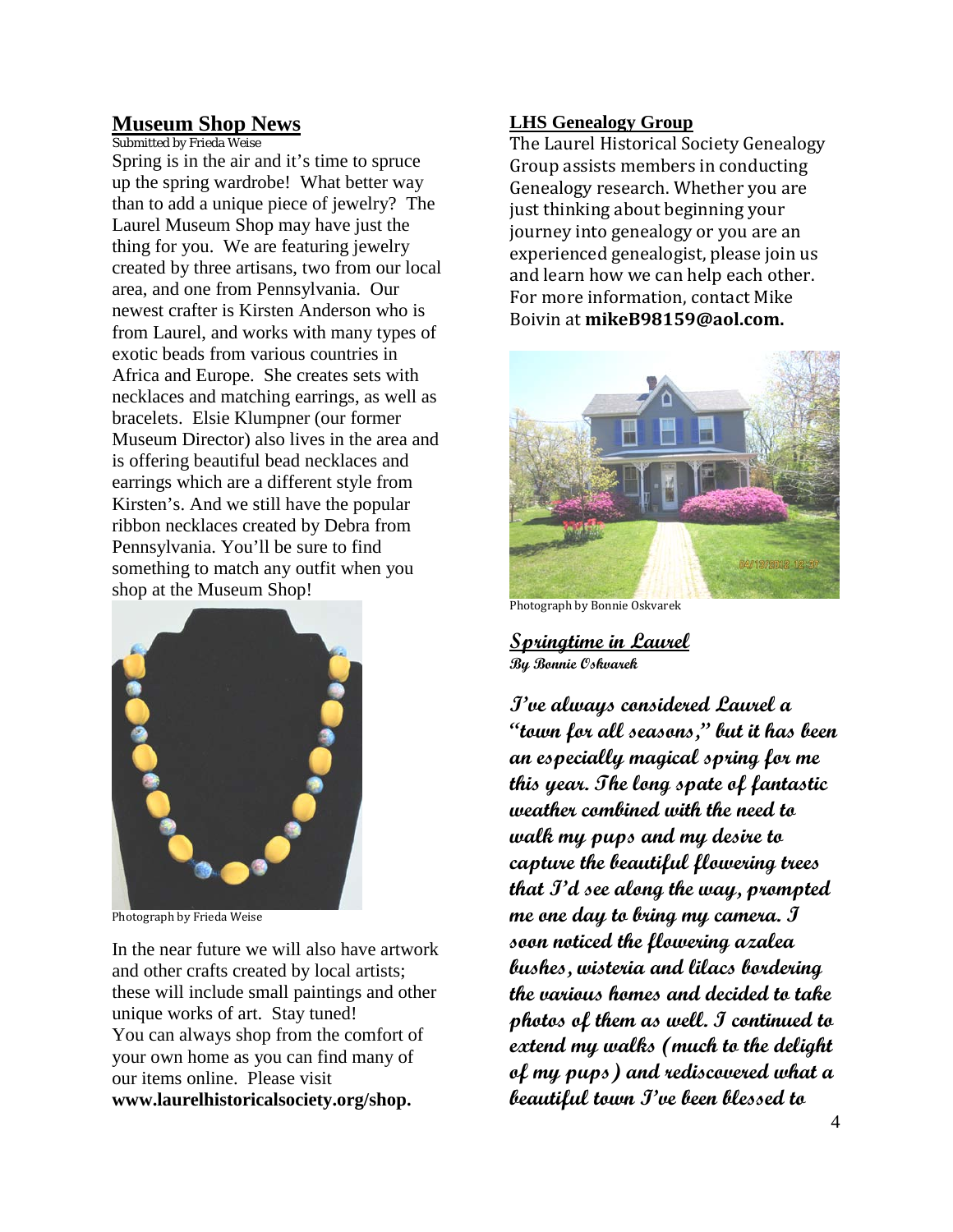**live in. No matter how grand or modest, the homes in Old Town are a jewel in the crown of this municipality. I've truly enjoyed attempting to capture this one spring season in our dear "old" town and look forward to doing the same with the other ones…summer, fall and winter.** 



Photograph by Bonnie Oskvarek

**All of Bonnie Oskvarek's photographs of Laurel can be viewed in beautiful color on her Facebook page under the title "Springtime in Laurel 2012."**

## **Laurel Lake**

#### **Submitted by Joe Robison**

Laurel Lake, located at the southwest corner of Cherry Land and Route 1, is formed by the Bear Branch and runs into the Crows Branch at the Railroad Bridge at Bowie Road. The history of the Lake goes back to the beginnings of Laurel. Jardin's Ice Pond was the first name of Laurel Lake. In the winter, residents would cut ice from the lake and store it until summer. The name of the lake was changed to "Cull Lake" after Laurel's first mayor, Judson T. Cull. In 1900, the City completed a public water supply system from "Cull Lake" as a source. It provided water to Laurel for 50 years from 1902 to 1952. At one time you

could buy bottled water from the City of Laurel advertised as "SPRING WATER." The water was pumped up to the filtration plant on Carroll Avenue, which was run by Superintendent Albert L. Gosnell. The Washington Suburban Sanitary Commission now provides the water for Laurel. The old trolley car tracks ran along the east side of the lake, and the Laurel Sanitarium was on the west side of the tracks. You could walk south from Laurel along the tracks and because the lake was lower than the land the banks were very high on both sides.

The Laurel Lake would freeze during the winter and it was the social center of Laurel. When the ice would get rough the fire department would come and spray the ice so it would be smooth for the skaters. Hundreds of people would gather there on weekends. From novice to excellent skaters, it was great fun for all. We had fires on shore so you could warm up and to provide light at night. The old pump house was at the northeast end of the lake and it gave you good access to the lake. Everyone in Laurel owned a pair of skates and you could get them sharpened at the Laurel Sport Center run by Dave Danton and Bob Barton. After 1952 the lake was owned by Gude's Florist until Michael T. Rose purchased the property for Laurel Lakes. Today, Laurel Lake is part of Granville Gude Park which is a 29 acre park dedicated to the City as part of the Laurel Lakes Development in 1984.

#### Footnote

I met Joanne at the lake in 1947 during skating season and we married eight years later. During skating season, our daughters would be in car beds by the fire. As soon as they were old enough to skate, they were on the ice with us.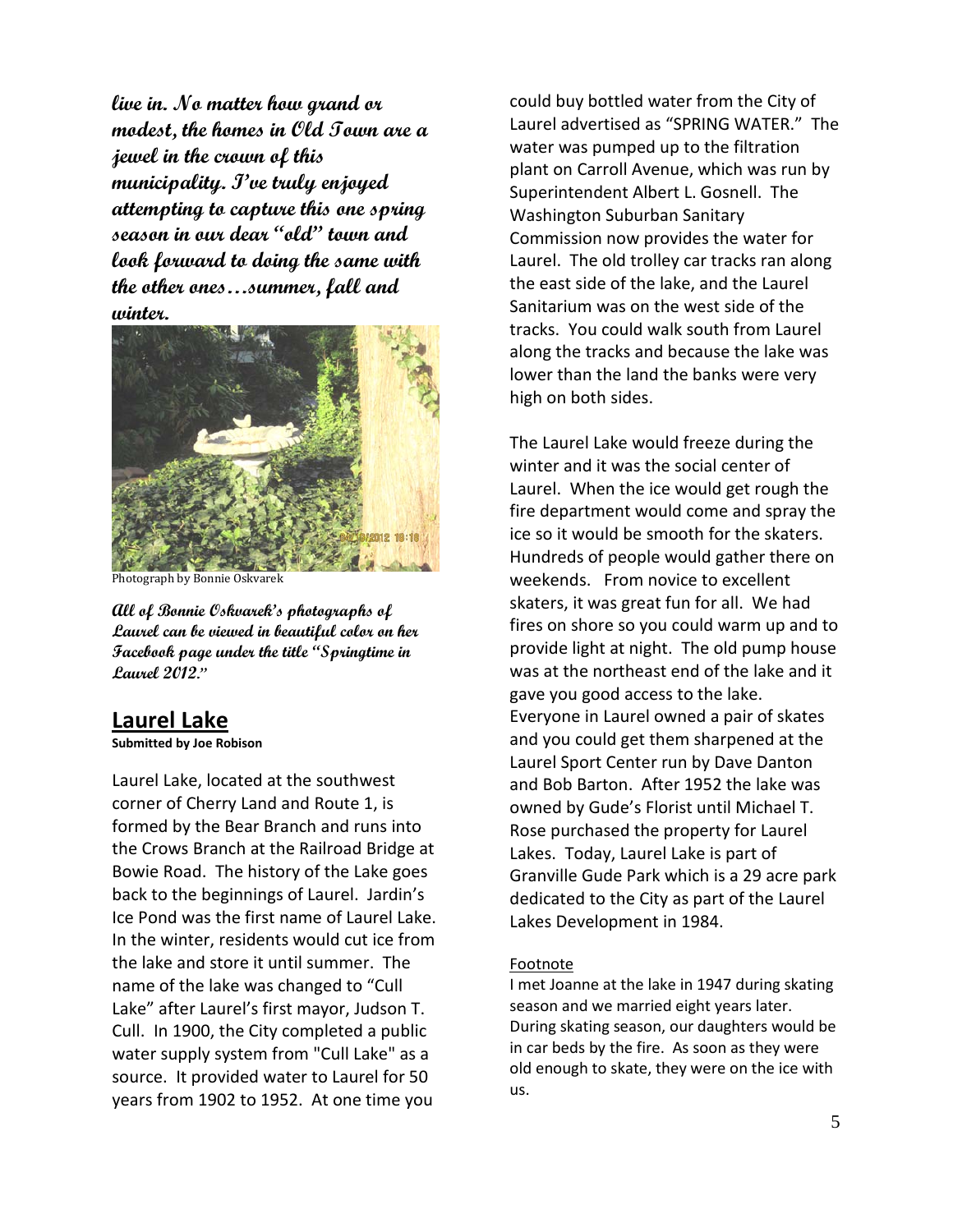## **GALA NEWS**

**Attendees were warned that they were sailing into dangerous territory at Laurel Park. They were greeted by a live pirate from Laurel Mill Playhouse and had to walk through a flock of parrots. While enjoying the evening's signature cocktail, pirate tea, all were encouraged to hunt for treasure in the silent auction. Treasure could be acquired by high bids or by answering questions and earning a key to a treasure chest. Paula Schuman's key was the one that fit the lock and she won a pair of Waterford champagne flutes. Many people dressed in the pirate theme, but those who didn't could pose behind a pirate cut-out so they could look the part. Many thanks to those who attended, purchased tables, sponsored tables, donated auction items, and/or were event sponsors. It all adds up. I would especially like to thank our sponsors: Main Street Pharmacy for the invitations, the LHS Board of Directors for the music, Laurel Park for the booklet, Copy Catz Media for photographs, Academy Ford for the hors d'ouevres, Bud Miller Associates for the magnet clip party favor, Betty and Dick Compton for the foyer decor, Glenn Feagin, Long & Foster Real Estate for dessert, and Akbar Massood, DDS, and R.L. Thompson for sponsoring auction tables.**

**Photos taken at the gala are available on the LHS website, the LHS facebook page, and at http://s1171.photobucket.com/ albums/r557/NewThingsCollect ive/. The password is: LHS2012. Suggestions, ideas, and comments are always welcome! Please contact Margie McCeney at [mmcceney@yahoo.com.](http://us.mc1206.mail.yahoo.com/mc/compose?to=mmcceney@yahoo.com) Thank you all for your support.**



LHS President Jhanna Levin and the owners of Main Street **Pharmacy** 

## **Thank you from the lhs for the donations from the following individuals and businesses!**

**Main Street Pharmacy LHS Board of Directors Laurel Park Copy Catz Media Academy Ford Bud Mill Associates Dr. and Mrs. J. Richard Compton Glenn Feagin, Long & Foster Akbar Masood, DDS R. L. Thompson**

#### **Gala Table Sponsors**

Clif and Eileen Collins Larry and Barbara Eldridge Jim and Bobbi McCeney Quatrefoil Associates/C Street Gallery

#### **Pirates of the Patuxent Donors**

Randy and Jeanie Anastasi Lesley and John Brinton Edna Casula Cork 'N Bottle Anne-Marie Gabor Florence Hill Graff Joanna Kurtz Michael and Mary Eileen Leszcz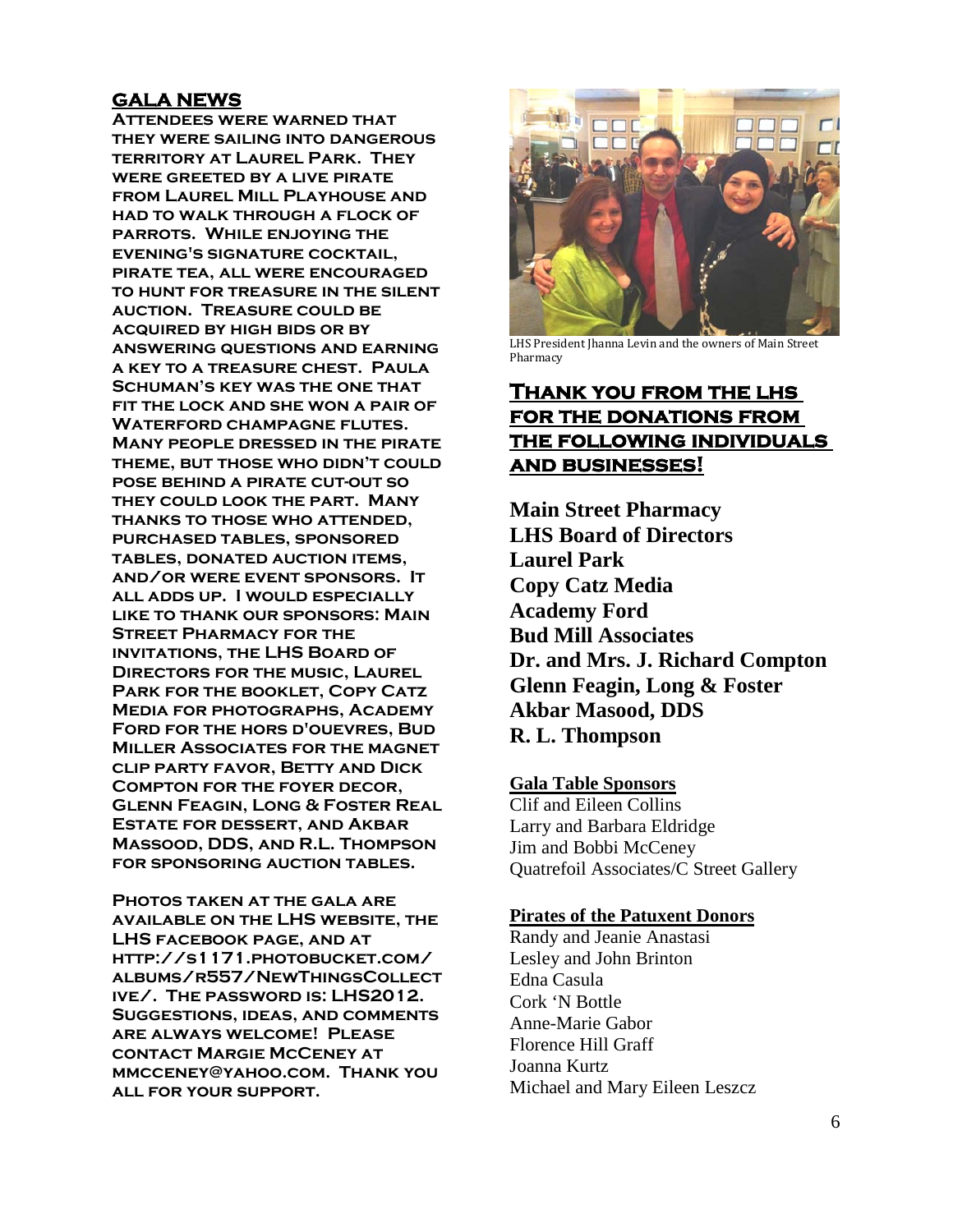Karen Lubieniecki Steve Martin Jim and Bobbi McCeney Kevin and Karen McNulty Robert and Jeanne Mignon Lou and Carole Montesi Bob and Bea Newkirk Ireene and Jim Ohlmacher Rich and Shari Pollard Donna Schneider Susan Troccolo Frieda Weise Jean Wilson



Jeanie and Randy Anastasi pose as Pirates

#### **Auction Item contributors**

A. M. Kroop and Sons Annapolis Summer Garden Theatre Anonymous Audubon Naturalists Society Baltimore Symphony Orchestra Bowie Baysox Bud Miller Associates Calvert Marine Museum Camelot Liquor Ed Cheng and Tamar Eskin City of Laurel Clarice Smith Performing Arts Center College Park Aviation Museum Copy Catz Media Clif and Eileen Collins

Corridor Fine Wine Kathleen Dalphonse Lenora S. Dernoga, Long & Foster Double Dipper Downs Law Firm Barbara and Glenn Feagin Marlene and Jim Frazier Friends of the LHS Fruit Flowers Fulton Station Jewelers Geppi's Entertainment Museum Giant Food Judith Haxton Hillwood Estate and Gardens Historic Inns of Annapolis Doug Humphrey Jiffy Lube JLB, Inc., DBA Ladew Topiary Gardens Laurel Park/Maryland Jockey Club Laurel's Lock Shop Jhanna Levin Linganore Wine Cellars Akbar and Aisha Masood Bobbi and Jim McCeney Margie McCeney Regina Mima Carole Montesi Gertrude L. Poe Red, Hot & Blue Joe and Joan Robison Safeway Salute Ristorante Italiano Schembari Family Dentistry Karen Schembari Sotterly Plantation Doris and Dick Stevick Tampico Grill Susan Troccolo The Walters Art Museum Weis Market Western Maryland Scenic Railroad Whitetail Resort Steve Williams Woodhall Wine Cellars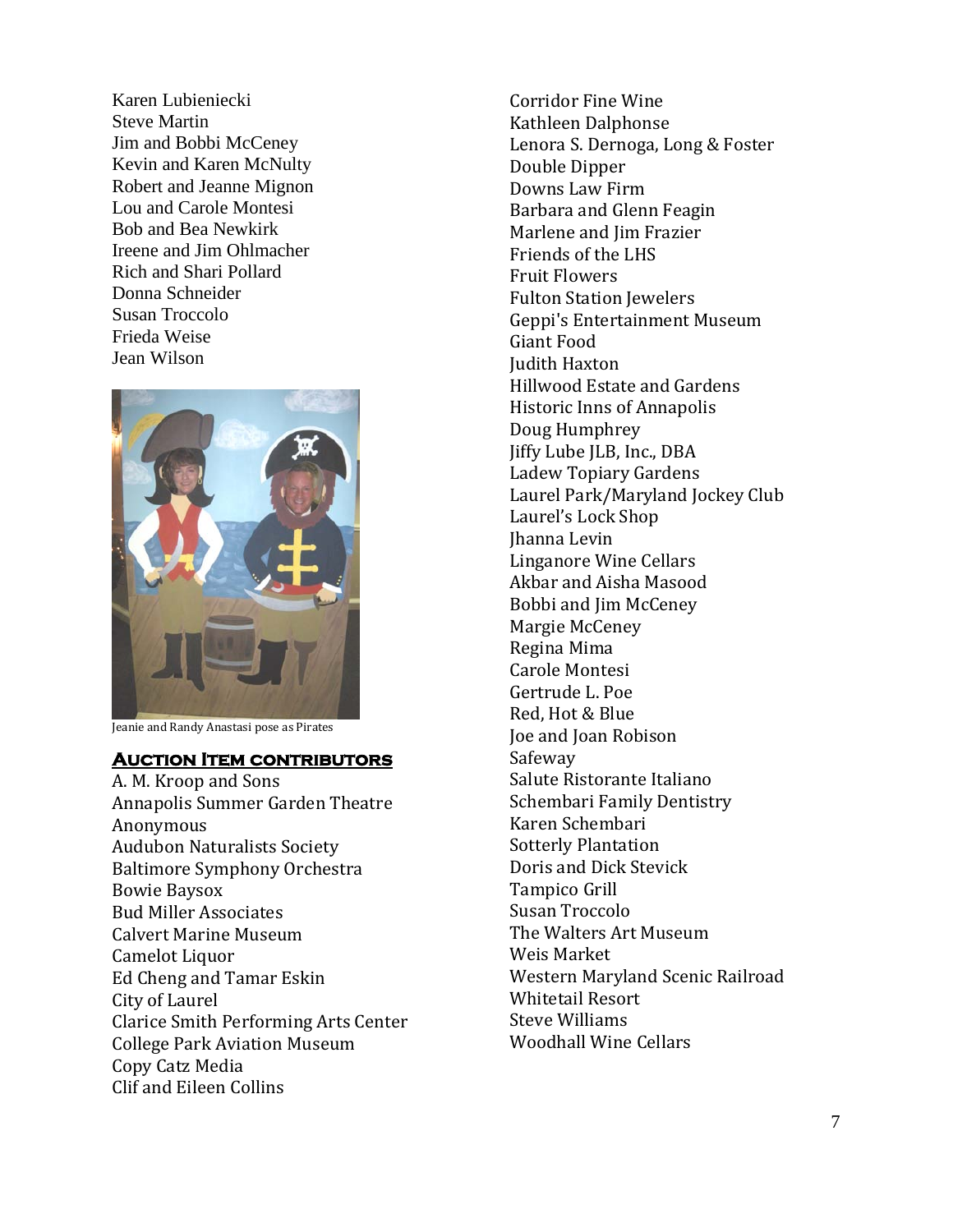## **Gala Booklet Advertisers**

Academy Ford Linda K. Brown Catwalk Studioz C Street Gallery Cork 'N Bottle Liquors The Downs Law Firm, P.C. Executive Electrolysis, Eileen Collins Family Dentistry, Vincent Schembari DDS Herbert John Heubisch Plumbing & Heating Greater Laurel Chiropractic, Michael K. Liebling, D.C. The Maryland Johnson Sewing & Creative Fabrics Studio KAL/PR, Karen Lubieniecki A. M. Kroop and Sons, Inc. Latin Image Salon by Sonia Laurel Automotive Inc. Laurel Fuel Oil & Heating Co., Inc. Laurel Glass & Mirror Co. Laurel Mill Playhouse Laurel Park Mary Lehman, Councilmember District I Long & Foster Realtors, Glenn Feagin Main Street Pharmacy Maryland Milestones McGowen & Cecil, LLC, Michael McGowan Bud Miller Associates, Inc. Jill M. Mooty, CPA NAI Michael Pearl Dental Center of Laurel Lakes, Akbar Masood, DDS Rainbow Florist & Delectables, Inc. St. Philip's Episcopal Church Sean Patrick's Pet Spa Snow Hill Garden Club Sport Automotive, Randy Anastasi Toucan Taco

*PLEASE PATRONIZE OUR SUPPORTERS!*



Pirate Décor on the Gala Auction Tables

#### **BECOME IMMORTAL!**

Celebrate The Laurel Museum and become a part of its history. Purchase a brick on the Laurel Museum Brick Walk and become part of the historical fabric of this 1840s building. A Laurel Museum brick is the perfect way to celebrate your children, parents, grandparents or other family members. Businesses can also show their support and ensure that their involvement and support of the Laurel community will be remembered. You may purchase on line by visiting **www.laurelhistoricalsociety.org** or by calling (301)725-7975

#### **SHARE YOUR MEMORIES**

We would love to have your story ideas particularly for the *Did You Know* and *My Memories of Laurel* sections of the newsletter! Please email The Laurel Light editor, Jeanie Anastasi jmanastasi@verizon.net with your comments, suggestions or story ideas. Thank you!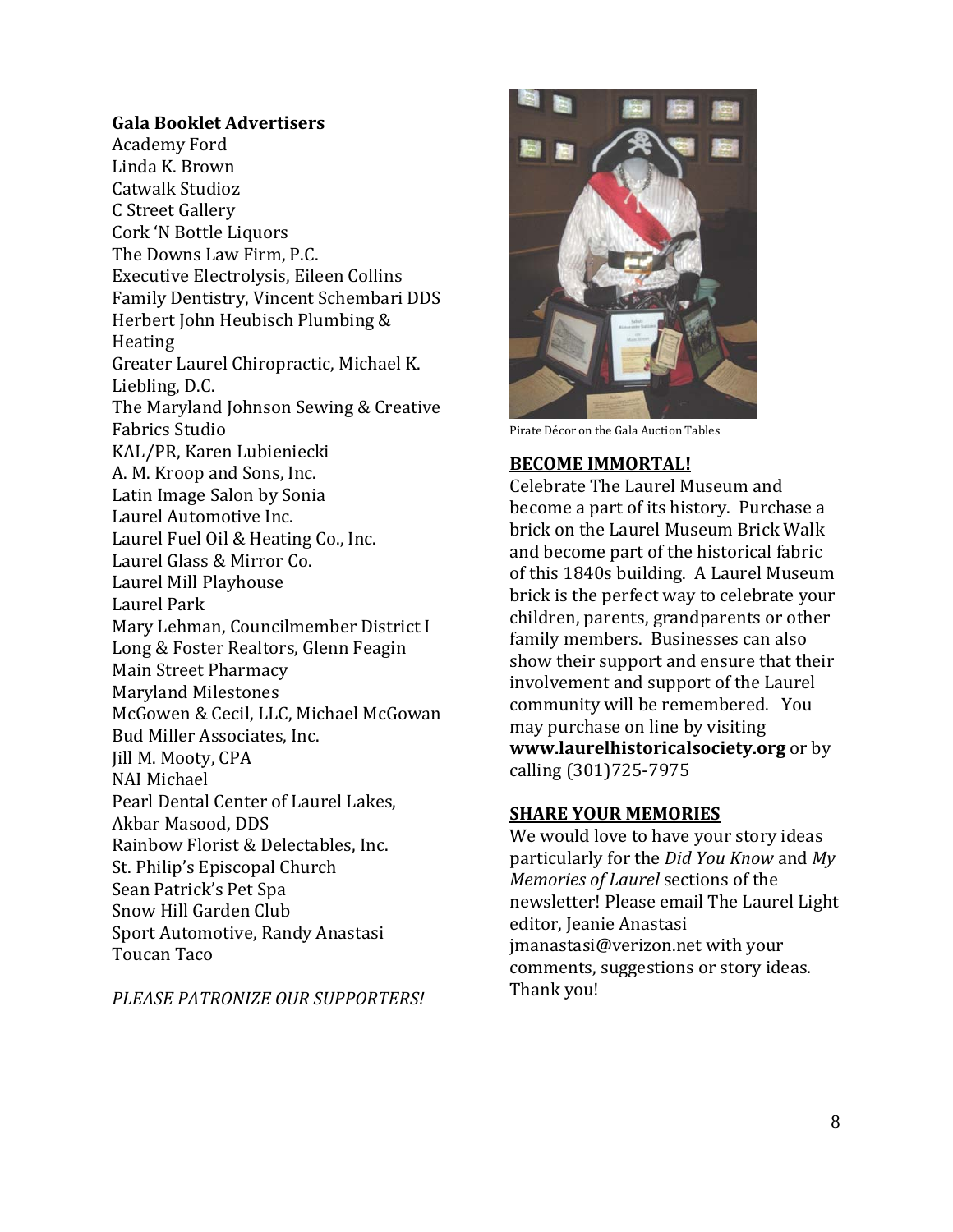## **Become a Member**

Are you reading this newsletter but not a member? We'd love for you to join! Membership enables the Society to: \*Sustain the Laurel Museum \*Research Laurel history \*Preserve artifacts \*House a research library \*Host special children's events \*Develop educational materials for schools and scout groups

Membership benefits include: \*Quarterly Newsletter with articles about Laurel history, museum exhibits and programs \*Member's only events \*Member's only discount in the museum shop \*Discounts on LHS events, including our annual gala \*Contributing to the preservation of Laurel's past and present for future generations

Join today by visiting **www.laurelhistoricalsociety.org**.



Please consider the LHS in your Planned Giving. It's easy. For more information please contact Lindsey Baker (301)725-7075.

# **Laurel Historical Society Major Donors and Sponsors**

\*Starting at the \$250 Level\*

Mr. and Mrs. Tim Abell Anacostia Trails Heritage Area Mr. and Mrs. Randy Anastasi Ms. Abbie Chessler Ms. Elizabeth Citrin Dr. and Mrs. J. Richard Compton Mr. Robert DiPietro Mr. and Mrs. Lawrence Eldridge Mr. Christopher Erdle Executive Electrolysis, Eileen Collins Mr. and Mrs. Glenn Feagin Jim and Marlene Frazier Mr. and Mrs. Donald Henyon Mr. and Mrs. Stephen Hubbard Legends Group Main Street Pharmacy Mr. and Mrs. Warren Marton Maryland Historical Trust Maryland Jockey Club **MNCPPC** Akbar Masood, DDS Mayor and City Council of Laurel Mr. and Mrs. George McCeney Mr. and Mrs. James B. McCeney Mr. and Mrs. James Mentall Mr. and Mrs. James Ohlmacher Miss Gertrude L. Poe Prince George's County Council Resource Enterprises, Inc. Mr. Russell Rzemien Ms. Paula Schumann Mr. Kenneth Skrivseth and Ms. Karen Lubieniecki Snow Hill Garden Club Ms. Ann Wagner Mr. Paul Keller and Ms. Frieda Weise